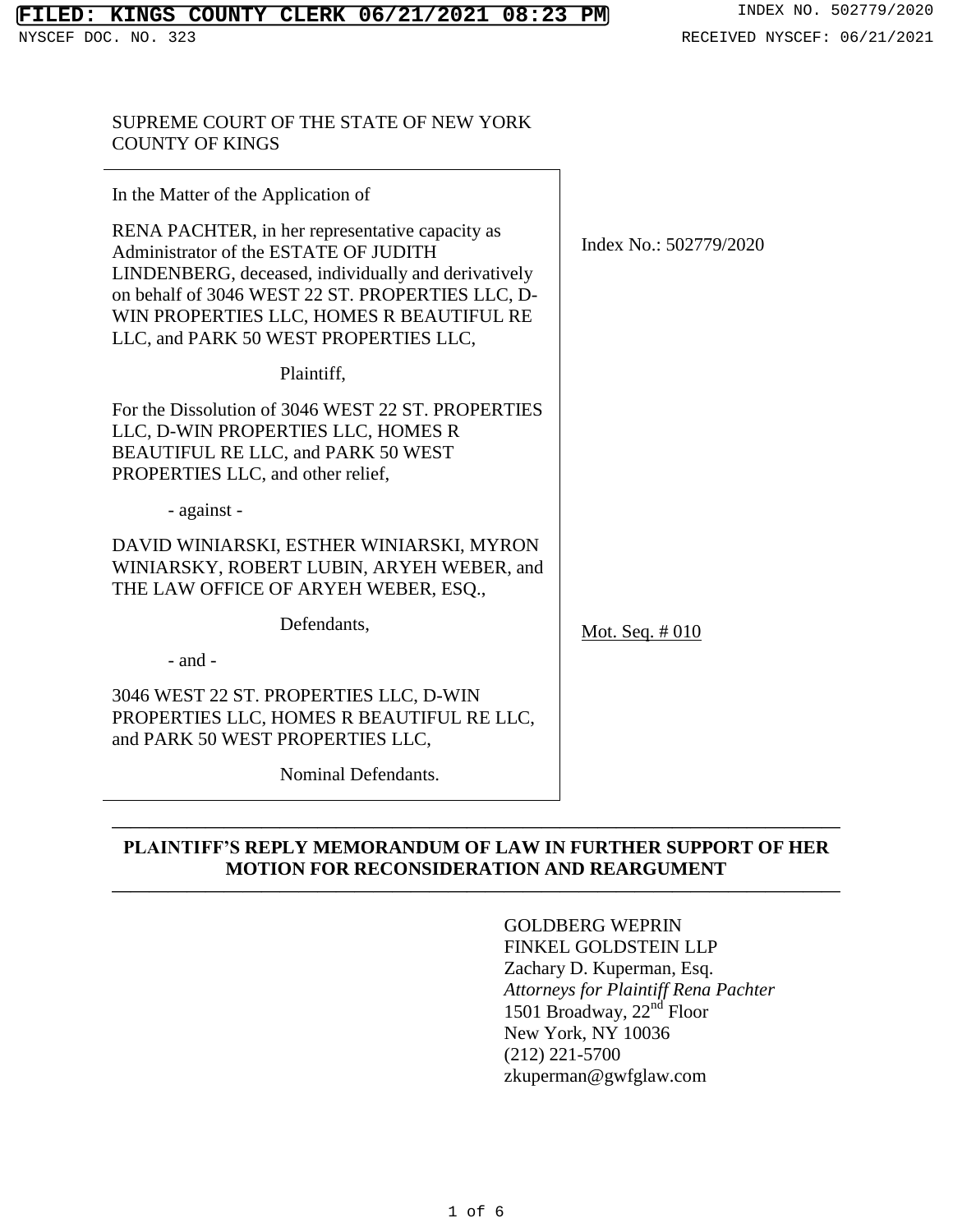Plaintiff, Rena Pachter ("Plaintiff"), in her representative capacity as Administrator of the Estate of Judith Lindenberg ("Estate"), deceased, individually and derivatively on behalf of 3046 West 22 St. Properties LLC, D-Win Properties LLC, Homes R Beautiful RE LLC, and Park 50 West Properties LLC (collectively, the "Companies"), by and through her attorneys, Goldberg Weprin Finkel Goldstein LLP, respectfully submits this reply Memorandum of Law in further support of her motion pursuant to CPLR 2221 for reconsideration and/or reargument of this Court's Decision and Order dated May 5, 2021 [\(Doc. No. 284\)](https://iapps.courts.state.ny.us/nyscef/ViewDocument?docIndex=3pxsoEgaOA16qbvxtsPHwA==) to the extent said Decision and Order granted the request by Defendants, David Winiarski, Esther Winiarski, Myron Winiarsky (collectively, "Defendants"),<sup>1</sup> to dismiss, pursuant to CPLR 3211, Plaintiff's First Cause of Action (Equitable Dissolution) as asserted in Plaintiff's Verified Amended, Consolidated, and Converted Complaint ("Complaint"), and for such other and further relief as this Court deems just and proper. Reconsideration should be granted and, upon reconsideration, Plaintiff's equitable dissolution claim should be reinstated.

### **I. RECONSIDERATION SHOULD BE GRANTED**

 $\overline{\phantom{a}}$ 

This Court, through a well-reasoned and cogent analysis, correctly upheld Plaintiff's equitable dissolution cause of action by Decision and Order dated October 13, 2020 [\(Doc. No.](https://iapps.courts.state.ny.us/nyscef/ViewDocument?docIndex=t/JkNz1skqXwfS8Mufu0SQ==)  [147\)](https://iapps.courts.state.ny.us/nyscef/ViewDocument?docIndex=t/JkNz1skqXwfS8Mufu0SQ==). The Court should adhere to that decision. Plaintiff thus respectfully seeks reconsideration of the Decision and Order dated May 5, 2021 [\(Doc. No. 284\)](https://iapps.courts.state.ny.us/nyscef/ViewDocument?docIndex=3pxsoEgaOA16qbvxtsPHwA==) to the extent that it, without further analysis, reversed course and dismissed the Complaint's equitable dissolution claim.

The standard for reconsideration is met for several substantive and procedural reasons, including the correctness of this Court's prior order. Contrary to Defendants' contention, Plaintiff is not obligated to assert new facts or explain lack of prior knowledge of such facts on

<sup>&</sup>lt;sup>1</sup> Defendants claim the request to dismiss Plaintiffs equitable dissolution claim was made by the Defendants as well as Robert Lubin and Aryeh Weber. However, parties who are not members or managers of an LLC lack standing to seek dismissal of claim for the company's judicial dissolution.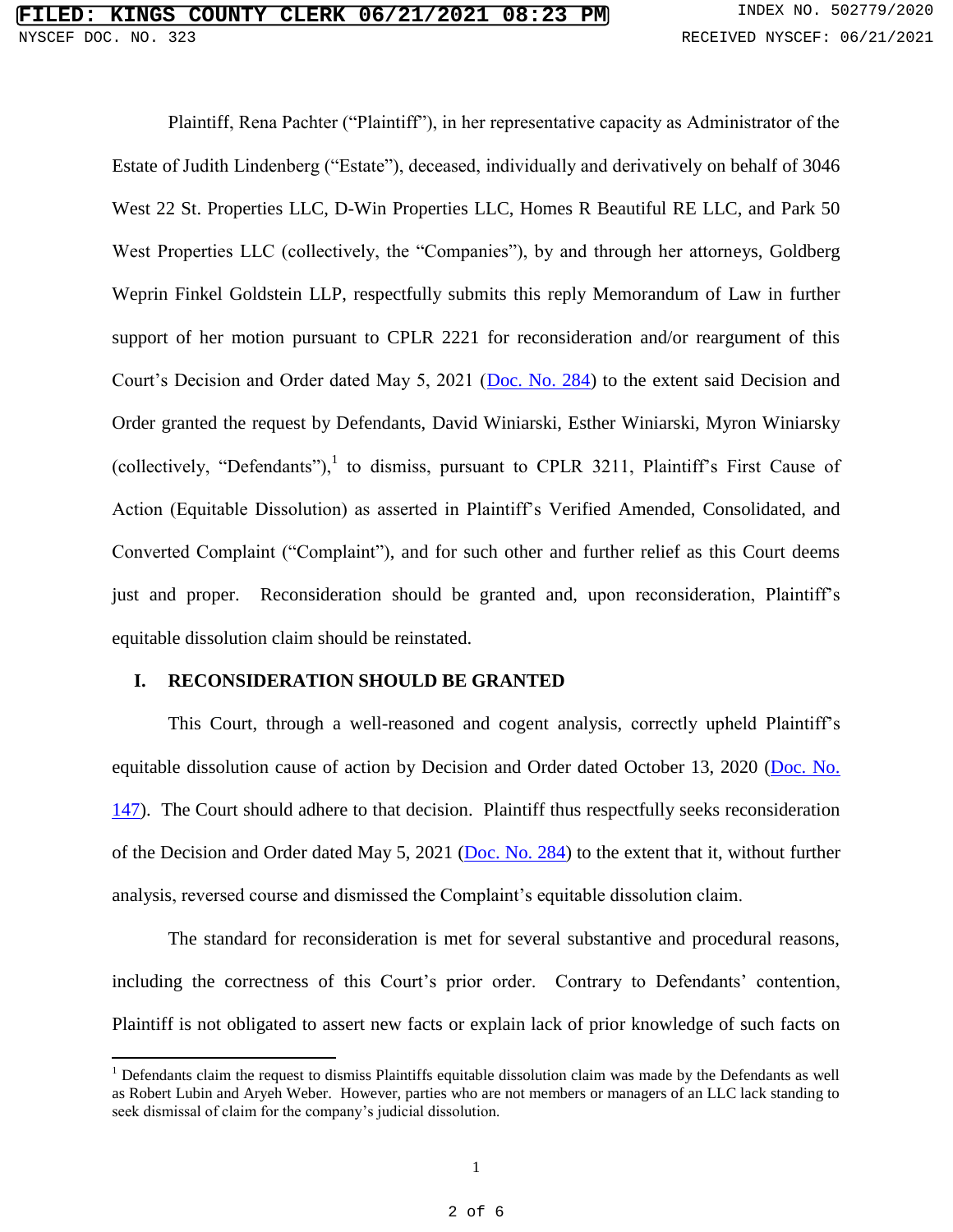this motion.

## **II. DEFENDANTS FAIL TO ADDRESS SEVERAL POINTS WHICH ARE THUS DEEMED CONCEDED**

Defendants' opposition fails to address several of movant's points, particularly Plaintiff's Point III ("It Was Error for the Court to Reverse Its Prior Order"). Arguments which are unopposed are deemed conceded. *See Kronick v. L.P. Thebault Co*., 70 A.D.3d 648, 649 (2d Dep't 2010); *Genovese v. Gambino*, 309 A.D.2d 832, 833 (2d Dep't 2003). Accordingly, the several arguments made in Point III, among others, are unchallenged and thereby deemed conceded. Plaintiff's motion should be granted on this basis alone.

### **III. REARGUMENT IS WARRANTED ON THE LAW**

In *In re 1545 Ocean Ave., LLC*, 72 A.D.3d 121 (2d Dep't 2010), the petitioner asserted Partnership Law statutes and Business Corporation Law statutes as grounds for dissolution of an LLC. But the court there held that those statutes do not apply to LLCs. The *Ocean Avenue* case does not address the applicability of nonstatutory doctrines in LLC actions.

As to nonstatutory doctrines and their applicability to LLCs, the Court of Appeals held in *Tzolis v. Wolff*, 10 N.Y.3d 100 (2008) that all well-established equitable doctrines for redressing harms by corporate fiduciaries are available in the LLC context in the absence of a "clear legislative mandate to the contrary." Without any, much less a "clear" legislative abrogation of equitable dissolution for LLCs, the text of LLCL § 702 cannot be judicially expanded to eliminate this doctrine.

Indeed, the Second Department has held that equitable doctrines do apply in dissolution of LLCs, despite the absence of statutory authority. *See Mizrahi v. Cohen*, 104 A.D.3d 917 (2d Dep't 2013) (error for court to refuse equitable remedy of forced buyout in dissolution of LLC even in the absence of a statutory provision); *Matter of Superior Vending, LLC*, 71 A.D.3d 1153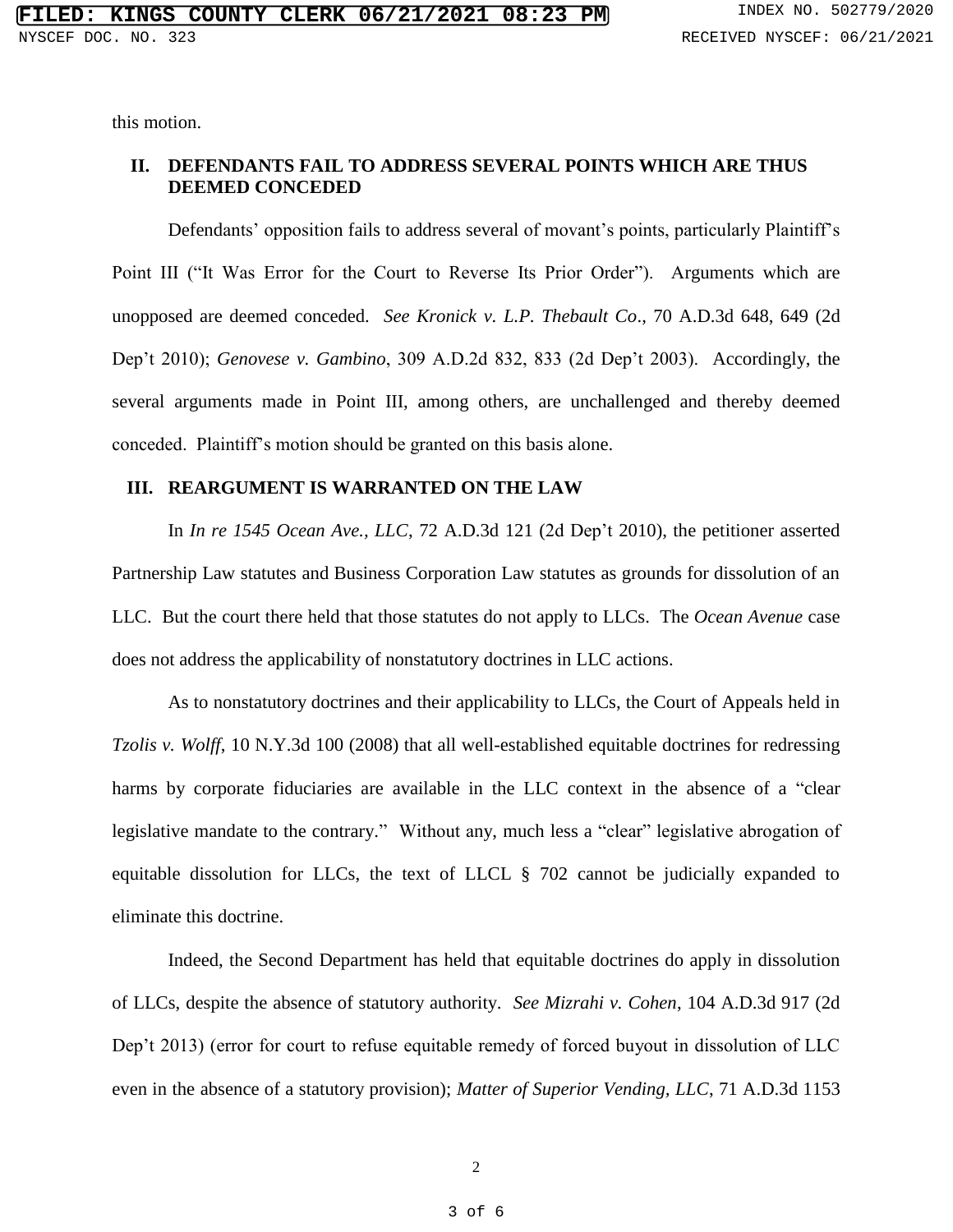(2d Dep't 2010) ("Although the Limited Liability Company Law does not expressly authorize a buyout in a dissolution proceeding, the Supreme Court properly determined that the most equitable method of liquidation in this case was" buyout); *Lyons v. Salamone*, 32 A.D.3d 757 (1st Dep't 2006). If LLCL § 702 were, as Defendant's argue, the sole and exclusive standard for judicial dissolution in the LCL context, these equitable doctrines repeatedly upheld in dissolution of LLCs would not exist, and there would be no such thing as attorney general dissolution or contract-based dissolution of LLCs.

In fact, all general common law and equitable doctrines—the business judgment rule, de facto corporation doctrine, piercing the corporate veil—apply equally to LLCs as they do to other business entities. *See, e.g.,* Conason v. Megan Holding, LLC, 25 N.Y.3d 1, 19 (2015) (applying veil piercing to LLC); *Lehlev Betar, LLC v. Soto Dev. Grp., Inc*., 131 A.D.3d 513, 514 (2d Dep't 2015) (despite not meeting statutory requirements under the LLCL, de facto corporation doctrine applied to create LLC); *Zuckerbrod v. 355 Co., LLC*, 113 A.D.3d 675, 676 (2d Dep't 2014) (business judgment rule applies to LLCs). There is no reason equitable dissolution should be any different.

Just as equitable dissolution continues to apply to corporations following enactment of the Business Corporation Law's dissolution provisions, so too should this doctrine continue to apply to LLCs following enactment of the LLC Law.

Accordingly, Plaintiff's equitable dissolution claim should be sustained.

### **IV. DEFENDANTS' FACTUAL ASSERTIONS OUTSIDE THE PLEADINGS ARE IMPROPER ON THIS MOTION**

Defendants' brief contains a confusing host of assertions that are not found anywhere in Plaintiff's Complaint, are not relevant to any issue here, and appear to be simply fabricated. These assertions are improper and should be disregarded.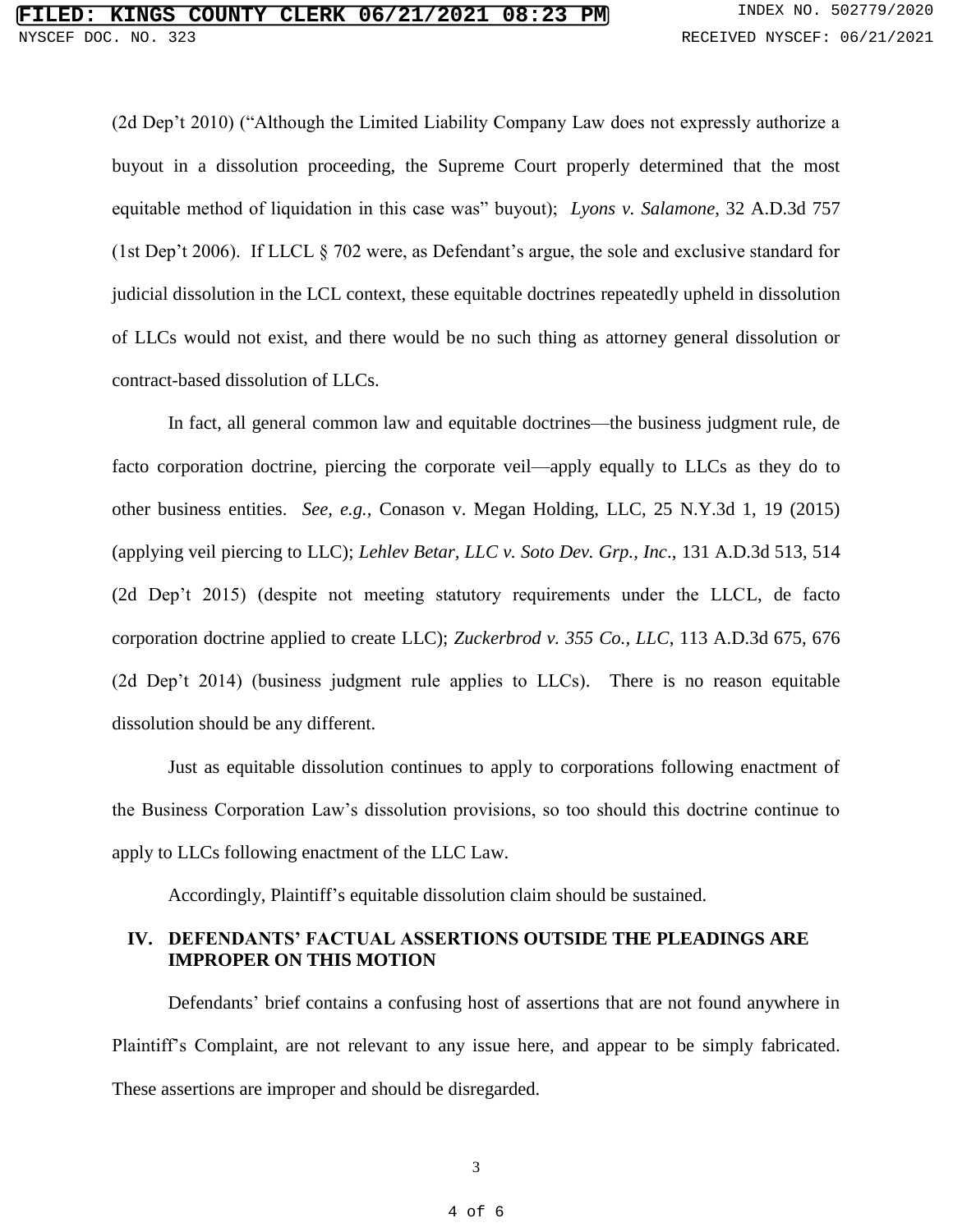#### 1. Procedurally Outside the Complaint

The procedural framework of this motion is dismissal under CPLR 3211. Therefore, Defendants' several factual claims asserted on this motion should be disregarded as outside of the Complaint and not grounded in documentary evidence. *See Bou v. Llamoza*, 173 A.D.3d 575, 575–76 (1st Dep't 2019). Regardless, factual assertions in an attorney's briefing lack foundation and should be given no credence.

### 2. Substantively Immaterial

The Court should disregard Defendant's several tax statements as irrelevant. Defendants have failed to explain how Plaintiff's (or any particular petitioner's) taxes are germane to the merits of equitable dissolution. Indeed, no aspect of the legal propriety of granting or denying equitable dissolution has anything to do with the Estate's taxes.

#### 3. Fabrications

Defendant's assertions regarding expert forensic accountant Glenn Liebman—who Defendants incorrectly style as "Plaintiff's accountant"—are fabricated. Mr. Liebman is an expert witness who has testified in this action regarding embezzlement of the Companies' assets. Defendants, in opposition, assert that Mr. Liebman has opined in this action regarding the values of the Properties at issue, even providing specific figures as to Mr. Liebman's supposed valuation conclusions. *See* Defs.' Br. at 11-12. Where Defendants could possibly have derived these statements is perplexing. In no rational reading of Mr. Liebman's affidavit, or any affidavit Mr. Leibman (or any other expert for that matter) submitted in this or any related action, can he be said to provide an opinion or analysis as to the value of any of the Properties, Companies, or of the Estate's membership in the Companies in any way that even approaches anything resembling Defendants' statements.